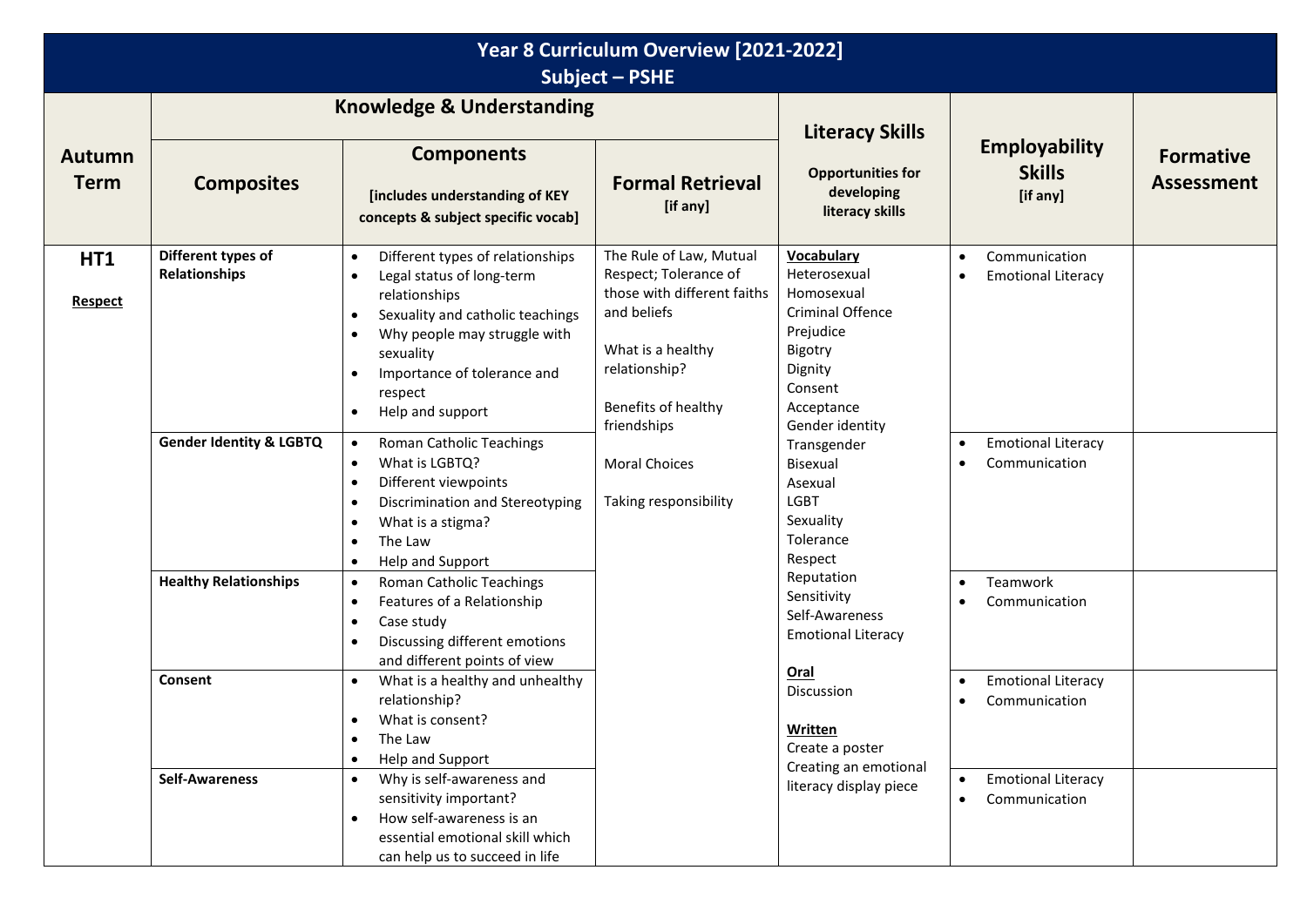|                 |                              | How to be more self- aware and                          |                             |                                  |                                |                        |  |
|-----------------|------------------------------|---------------------------------------------------------|-----------------------------|----------------------------------|--------------------------------|------------------------|--|
|                 |                              | its benefits                                            |                             |                                  |                                |                        |  |
| HT <sub>2</sub> | <b>Job Groups and Job</b>    | Factors that contribute to good<br>$\bullet$            | Y7 What were pupils good    | <b>Oral &amp; Writing Skills</b> | $\bullet$                      | Planning               |  |
|                 | <b>Satisfaction</b>          | job satisfaction                                        | at? Needed to improve?      | Adjectives (strengths            | $\bullet$                      | Research               |  |
| <b>Careers</b>  |                              | Factors that contribute to poor<br>$\bullet$            |                             | /weaknesses)                     | $\bullet$                      | <b>ICT Skills</b>      |  |
|                 |                              | job satisfaction                                        | Adjectives to describe      | <b>Discussion Skills</b>         |                                |                        |  |
|                 |                              | Forbes Top 10 factors leading to<br>$\bullet$           | good/poor satisfaction      | <b>Comprehension Task</b>        |                                |                        |  |
|                 |                              | job satisfaction                                        | Skills & Qualities for each | Reading                          |                                |                        |  |
|                 |                              | How to improve job satisfaction?<br>$\bullet$           | job sector                  | Read job types to                |                                |                        |  |
|                 |                              | Exploring different job types<br>$\bullet$              |                             | extract key information          |                                |                        |  |
|                 | <b>Dream Jobs and Labour</b> | Key factors that would make a<br>$\bullet$<br>dream job | Personal qualities          |                                  | $\bullet$                      | Research               |  |
|                 | <b>Market Demands</b>        | Labour market information<br>$\bullet$                  |                             |                                  | $\bullet$                      | Planning               |  |
|                 |                              | Top growth sectors in<br>$\bullet$                      | The Law                     | <b>Vocabulary</b>                | <b>ICT Skills</b><br>$\bullet$ |                        |  |
|                 |                              | Manchester                                              |                             | <b>Skills</b>                    |                                |                        |  |
|                 | Health and Safety in the     | Recognising Hazards/ Common<br>$\bullet$                |                             | Qualities                        | $\bullet$                      | Risk Management        |  |
|                 | Workplace                    | Risks                                                   |                             | Goals                            | $\bullet$                      | Organising             |  |
|                 |                              | Health & Safety at Work Act<br>$\bullet$                |                             | Aspirations                      |                                |                        |  |
|                 |                              | 1974                                                    |                             | Employability<br>Leadership      |                                |                        |  |
|                 |                              | Health & Safety Law<br>$\bullet$                        |                             | Careers                          |                                |                        |  |
|                 |                              | Bullying and Harassment at work<br>$\bullet$            |                             | Teamwork                         |                                |                        |  |
|                 |                              | Personal Safety<br>$\bullet$                            |                             | Career Profile                   |                                |                        |  |
|                 | <b>Discrimination in the</b> | Promoting equality and<br>$\bullet$                     |                             | Career Pathway                   | $\bullet$                      | <b>Decision Making</b> |  |
|                 | workplace and protected      | preventing discrimination                               |                             | Salary Progression               |                                |                        |  |
|                 | characteristics              | Equality Act 2010<br>$\bullet$                          |                             | Job Groups                       |                                |                        |  |
|                 |                              | <b>Protected Characteristics</b><br>$\bullet$           |                             | Job Satisfaction                 |                                |                        |  |
|                 |                              | Consequences of discrimination<br>$\bullet$             |                             | Labour Market                    |                                |                        |  |
|                 |                              |                                                         |                             | Discrimination                   |                                |                        |  |
|                 |                              |                                                         |                             | Prejudice                        |                                |                        |  |
|                 |                              |                                                         |                             | Direct discrimination            |                                |                        |  |
|                 |                              |                                                         |                             | Indirect discrimination          |                                |                        |  |
|                 |                              |                                                         |                             |                                  |                                |                        |  |
|                 |                              |                                                         |                             |                                  |                                |                        |  |
|                 |                              |                                                         |                             |                                  |                                |                        |  |
|                 |                              |                                                         |                             |                                  |                                |                        |  |
|                 |                              |                                                         |                             |                                  |                                |                        |  |
|                 |                              |                                                         |                             |                                  |                                |                        |  |
|                 |                              |                                                         |                             |                                  |                                |                        |  |
|                 |                              |                                                         |                             |                                  |                                |                        |  |
|                 |                              |                                                         |                             |                                  |                                |                        |  |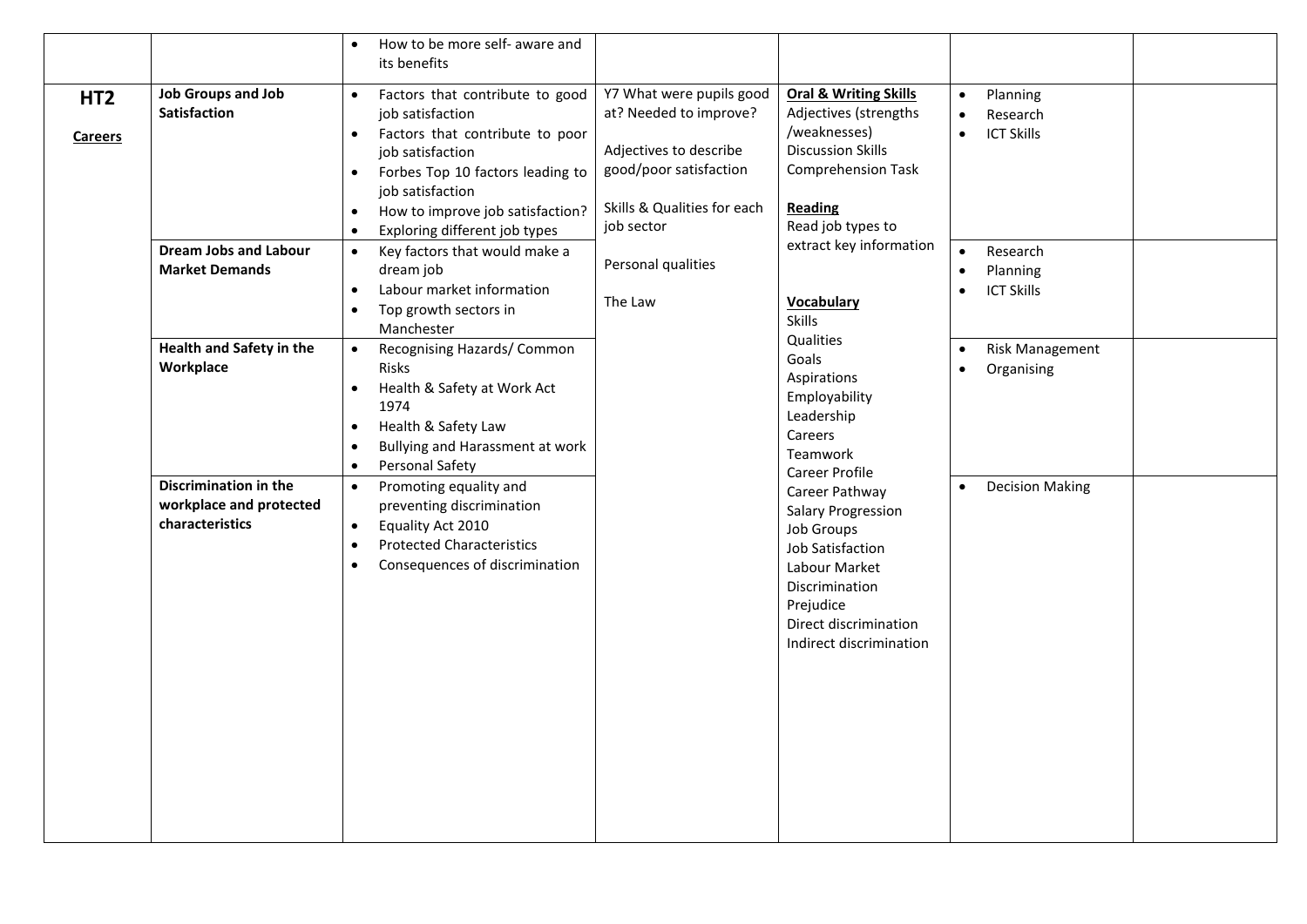| Year 8 Curriculum Overview [2021-2022]<br>Subject - PSHE |                                               |                                                                                                                                |                                                                                                          |                                                                                                                                                                                                                                                                                                                                              |                                                                                                                                                                                                                                                          |                                       |  |  |
|----------------------------------------------------------|-----------------------------------------------|--------------------------------------------------------------------------------------------------------------------------------|----------------------------------------------------------------------------------------------------------|----------------------------------------------------------------------------------------------------------------------------------------------------------------------------------------------------------------------------------------------------------------------------------------------------------------------------------------------|----------------------------------------------------------------------------------------------------------------------------------------------------------------------------------------------------------------------------------------------------------|---------------------------------------|--|--|
|                                                          |                                               | <b>Knowledge &amp; Understanding</b>                                                                                           |                                                                                                          | <b>Literacy Skills</b>                                                                                                                                                                                                                                                                                                                       | <b>Employability</b><br><b>Skills</b><br>[if any]                                                                                                                                                                                                        |                                       |  |  |
| <b>Spring</b><br><b>Term</b>                             | <b>Composites</b>                             | <b>Components</b><br>[includes understanding of KEY<br>concepts & subject specific vocab]                                      | <b>Formal Retrieval</b><br>[if any]                                                                      | <b>Opportunities for</b><br>developing<br>literacy skills                                                                                                                                                                                                                                                                                    |                                                                                                                                                                                                                                                          | <b>Formative</b><br><b>Assessment</b> |  |  |
| HT <sub>3</sub><br><b>Local and</b><br><b>National</b>   | <b>Youth Courts</b>                           | Youth Justice System<br>$\bullet$<br><b>Criminal Responsibility</b><br>$\bullet$<br>Sentencing and Penalties<br>$\bullet$      | The UK Law and Justice in<br>practise<br>Making the right choices<br>(British values in practise)        | <b>Oral &amp; Writing Skills</b><br>Discussion<br>skills/justifying decisions<br>Designing and<br>producing a leaflet                                                                                                                                                                                                                        | Ethical decision<br>$\bullet$<br>making<br>Communication<br>$\bullet$                                                                                                                                                                                    |                                       |  |  |
| Government                                               | The British Legal System                      | What a court room looks like<br>$\bullet$<br>The different roles in a crown<br>$\bullet$<br>court<br>A mock trial<br>$\bullet$ | Individual liberty and<br>Democracy in action<br>Referral<br>Judge<br>Jury<br>Justice<br>Ward<br>Revenue | Group presentation<br>Reading<br>Reading an article about<br>the Youth Courts<br><b>Vocabulary</b><br>Reparation<br>Rehabilitation<br>Institutionalised<br>Deterrent<br>Crown Court<br><b>Magistrates Court</b><br>Juveniles<br>Prosecution<br><b>Barristers</b><br>Councillor<br>Committee<br>Expenses<br><b>Council Tax</b><br>Expenditure | Ethical decision-<br>$\bullet$<br>making<br>Communication<br>$\bullet$<br>Numeracy<br>$\bullet$<br>Negotiating<br>$\bullet$<br><b>Decision Making</b><br>Decision making<br>$\bullet$<br>Planning<br>$\bullet$<br><b>Financial Literacy</b><br>$\bullet$ |                                       |  |  |
|                                                          | <b>Work of a local Councillor</b>             | Role of a local Councillor<br>$\bullet$<br>Positive and negative aspects of<br>$\bullet$<br>being a local Councillor           |                                                                                                          |                                                                                                                                                                                                                                                                                                                                              |                                                                                                                                                                                                                                                          |                                       |  |  |
|                                                          | <b>Local Government and</b><br><b>Funding</b> | Council services<br>$\bullet$<br>Managing a budget<br>$\bullet$                                                                |                                                                                                          |                                                                                                                                                                                                                                                                                                                                              |                                                                                                                                                                                                                                                          |                                       |  |  |
|                                                          |                                               |                                                                                                                                |                                                                                                          |                                                                                                                                                                                                                                                                                                                                              | $\bullet$                                                                                                                                                                                                                                                |                                       |  |  |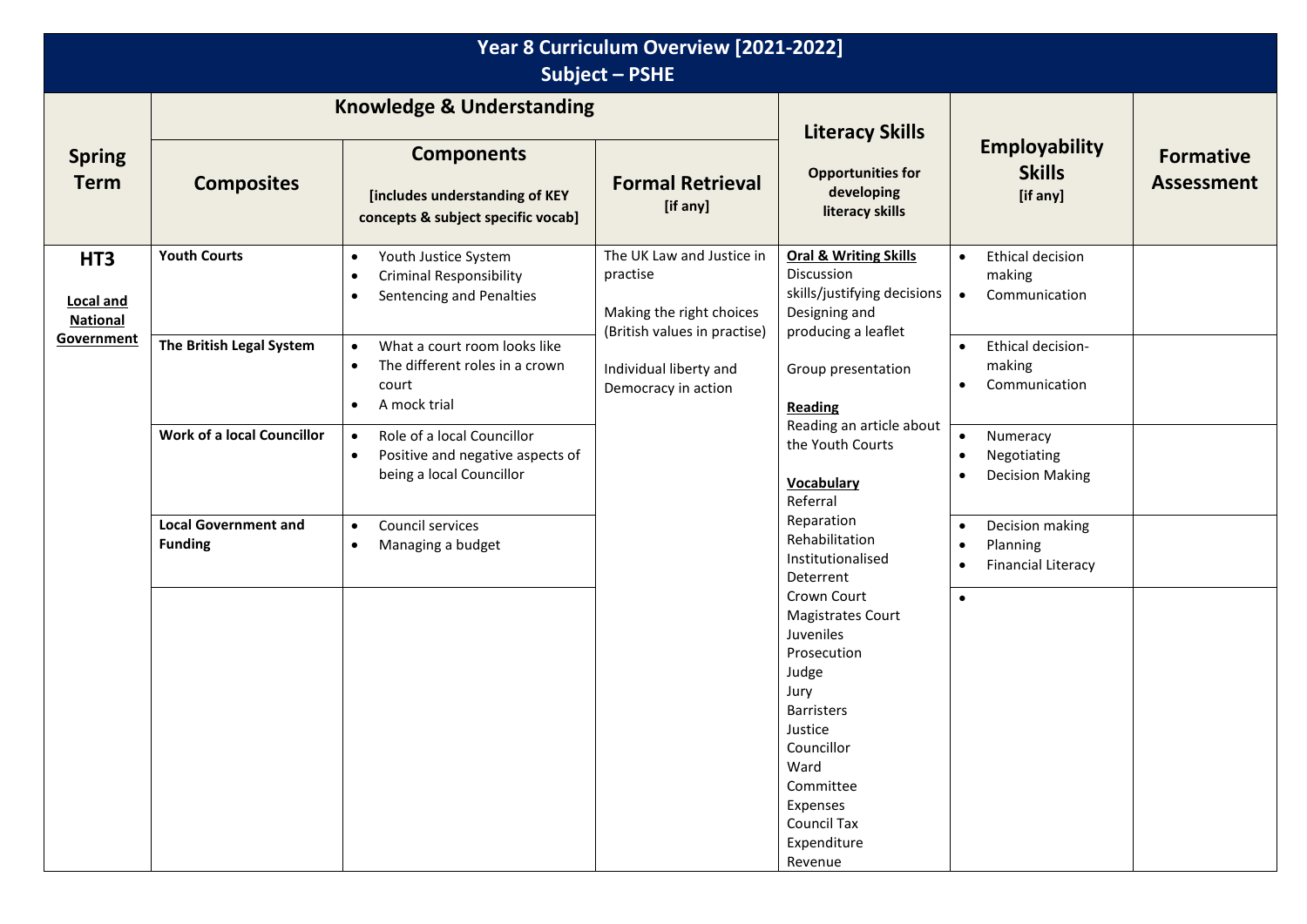| HT4                  | <b>Responsible Health</b>    | Vaccinations<br>$\bullet$                     | Importance of good                | <b>Oral and Reading Skills</b> | $\bullet$ | Communication          |  |
|----------------------|------------------------------|-----------------------------------------------|-----------------------------------|--------------------------------|-----------|------------------------|--|
|                      | <b>Choices</b>               | Blood and Organ donations<br>$\bullet$        | Personal Hygiene                  | Discussion of what             |           | Decision making        |  |
| <b>Looking after</b> |                              | Hygiene<br>$\bullet$                          |                                   | positive and negative          |           |                        |  |
| <b>Ourselves</b>     |                              |                                               | Helping the wider                 | peer pressure can do           |           |                        |  |
|                      |                              |                                               | community-being a good            |                                |           |                        |  |
|                      | <b>Self-Examinations:</b>    | What is cancer and why haven't<br>$\bullet$   | citizen                           | Discussion of how to           |           | Communication          |  |
|                      | <b>Testicular Cancer</b>     | we cured cancer yet?                          |                                   | deal with peer pressure        |           | Research               |  |
|                      |                              | Symptoms and risk factors<br>$\bullet$        | Importance of looking             | Reading newspaper              |           |                        |  |
|                      |                              | Live testicular examination<br>$\bullet$      | after our bodies                  | articles and discussing        |           |                        |  |
|                      |                              | What is prostate cancer and why<br>$\bullet$  |                                   | personal views                 |           |                        |  |
|                      |                              | is it harder to detect?                       | Benefit of having healthy         | <b>Writing Skills</b>          |           |                        |  |
|                      |                              | Seeking support<br>$\bullet$                  | relationships and friends         | Written answers                |           |                        |  |
|                      | Skin Cancer, Breast Cancer,  | What is skin cancer and the<br>$\bullet$      |                                   |                                | $\bullet$ | Communication          |  |
|                      | <b>Cervical Cancer &amp;</b> | warning signs                                 | Making the right choices          | <b>Vocabulary</b>              |           | Research               |  |
|                      | Screening                    | Live breast examination<br>$\bullet$          |                                   | Vaccinations                   |           |                        |  |
|                      |                              | Symptoms, risks and preventions<br>$\bullet$  | Personal choices over             | Anti Vaxxers                   |           |                        |  |
|                      |                              | Smear tests and how they work<br>$\bullet$    | time                              | Anti-bodies                    |           |                        |  |
|                      |                              | What is ovarian cancer and how<br>$\bullet$   |                                   | Viral infections               |           |                        |  |
|                      |                              | to spot the symptoms                          | <b>Rule of Law-British Values</b> | <b>Bacterial infections</b>    |           |                        |  |
|                      |                              | Seeking support<br>$\bullet$                  | in practice                       | Blood and organ                |           |                        |  |
|                      | <b>Peer Pressure</b>         | What is Peer Pressure<br>$\bullet$            |                                   | donations                      |           | Communication          |  |
|                      |                              | How can Peer pressure affect<br>$\bullet$     |                                   | Hygiene                        |           | Teamwork               |  |
|                      |                              | our decisions?                                |                                   | Malignant                      |           |                        |  |
|                      |                              | Negative impacts of Peer<br>$\bullet$         |                                   | <b>Tumours</b>                 |           |                        |  |
|                      |                              | Pressure                                      |                                   | Bladder                        |           |                        |  |
|                      |                              | Positive impacts of Peer<br>$\bullet$         |                                   | Self-examinations              |           |                        |  |
|                      |                              | Pressure                                      |                                   | Testicular cancer              |           |                        |  |
|                      |                              | Advice and support<br>$\bullet$               |                                   | Prostate cancer                |           |                        |  |
|                      | <b>Drugs</b>                 | Cannabis and the Risks involved<br>$\bullet$  |                                   | Cervical cancer                |           | Teamwork               |  |
|                      |                              | with Cannabis use                             |                                   | Ovarian cancer                 | $\bullet$ | <b>Risk Management</b> |  |
|                      |                              | Legal and Illegal Drugs<br>$\bullet$          |                                   | Smear test                     |           |                        |  |
|                      |                              | Drug classification and the Law<br>$\bullet$  |                                   | Melanoma                       |           |                        |  |
|                      |                              |                                               |                                   | Peer pressure                  |           |                        |  |
|                      | Gangs, Knife Crime &         | Why people might choose to<br>$\bullet$       |                                   | Legislation                    | $\bullet$ | Teamwork               |  |
|                      | <b>County Lines</b>          | carry a knife                                 |                                   | Schizophrenia                  |           | <b>Risk Management</b> |  |
|                      |                              | Consequences of carrying a knife<br>$\bullet$ |                                   | Hallucinations                 |           |                        |  |
|                      |                              | How to make the choice to be                  |                                   | Class A                        |           |                        |  |
|                      |                              | knife free                                    |                                   | Class B                        |           |                        |  |
|                      |                              | County lines<br>$\bullet$                     |                                   | Class C                        |           |                        |  |
|                      |                              | The Law, Advice and support<br>$\bullet$      |                                   | Gang                           |           |                        |  |
|                      |                              |                                               |                                   | Knife Crime                    |           |                        |  |
|                      |                              |                                               |                                   | County lines                   |           |                        |  |
|                      |                              |                                               |                                   | Criminal Offence               |           |                        |  |
|                      |                              |                                               |                                   | Bystander                      |           |                        |  |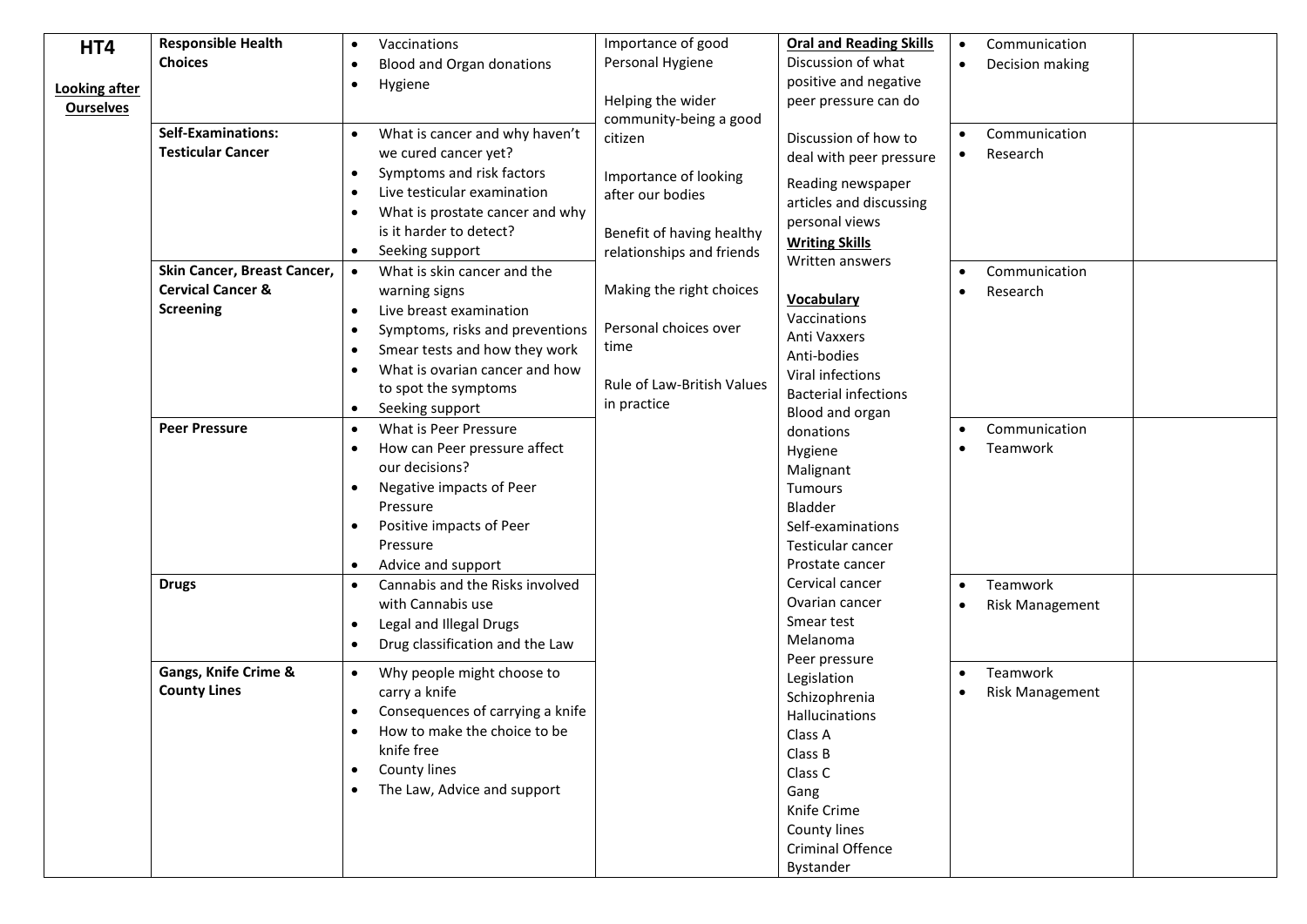| Year 8 Curriculum Overview [2021-2022]<br><b>Subject - PSHE</b> |                                                                                                                                                                                                                                                                                                                                                                                                                                                                                                                |                                                                                                               |                                                                                                                                   |                                                                                                                                                       |                                                   |                                       |  |  |
|-----------------------------------------------------------------|----------------------------------------------------------------------------------------------------------------------------------------------------------------------------------------------------------------------------------------------------------------------------------------------------------------------------------------------------------------------------------------------------------------------------------------------------------------------------------------------------------------|---------------------------------------------------------------------------------------------------------------|-----------------------------------------------------------------------------------------------------------------------------------|-------------------------------------------------------------------------------------------------------------------------------------------------------|---------------------------------------------------|---------------------------------------|--|--|
|                                                                 | <b>Knowledge &amp; Understanding</b>                                                                                                                                                                                                                                                                                                                                                                                                                                                                           |                                                                                                               |                                                                                                                                   | <b>Literacy Skills</b>                                                                                                                                |                                                   |                                       |  |  |
| <b>Summer</b><br><b>Term</b>                                    | <b>Composites</b>                                                                                                                                                                                                                                                                                                                                                                                                                                                                                              | <b>Components</b><br>[includes understanding of KEY<br>concepts & subject specific vocab]                     | <b>Formal Retrieval</b><br>[if any]                                                                                               | <b>Opportunities for</b><br>developing<br>literacy skills                                                                                             | <b>Employability</b><br><b>Skills</b><br>[if any] | <b>Formative</b><br><b>Assessment</b> |  |  |
| HT5<br>Government                                               | Different types of<br>Government                                                                                                                                                                                                                                                                                                                                                                                                                                                                               | <b>UK Government</b><br>$\bullet$<br>Democracy V Dictatorship<br>$\bullet$<br>Parliament and MPs<br>$\bullet$ | British Values in Practise-<br>Democracy and Rule of<br>Law<br>Rights and<br>Responsibilities<br>Different forms of<br>Government | <b>Vocabulary</b><br>Democracy<br>Republic<br>Dictatorship<br>Monarchy<br>Totalitarian<br>Autocracy<br>Parliamentary<br>democracy<br>Federal republic | Creativity<br>$\bullet$                           |                                       |  |  |
|                                                                 | Different types of<br>Definitions of different types of<br>Monarchy<br>$\bullet$<br>Capitalist<br><b>Government continued</b><br>Government<br>Communist<br>Advantages and disadvantages<br>$\bullet$<br>House of Commons<br>of different forms of<br>Constituency<br>government<br>United Kingdom<br>Being part of the UK<br>Being a citizen of the UK<br>$\bullet$<br><b>United Nations</b><br>Comparing different forms of<br>$\bullet$<br>Human Rights<br>government<br>Secretary General<br><b>UNICEF</b> | Constitutional                                                                                                | Teamwork<br>$\bullet$<br>Negotiating<br>$\bullet$                                                                                 |                                                                                                                                                       |                                                   |                                       |  |  |
|                                                                 |                                                                                                                                                                                                                                                                                                                                                                                                                                                                                                                |                                                                                                               |                                                                                                                                   | Creativity<br>$\bullet$<br>Teamwork<br>$\bullet$                                                                                                      |                                                   |                                       |  |  |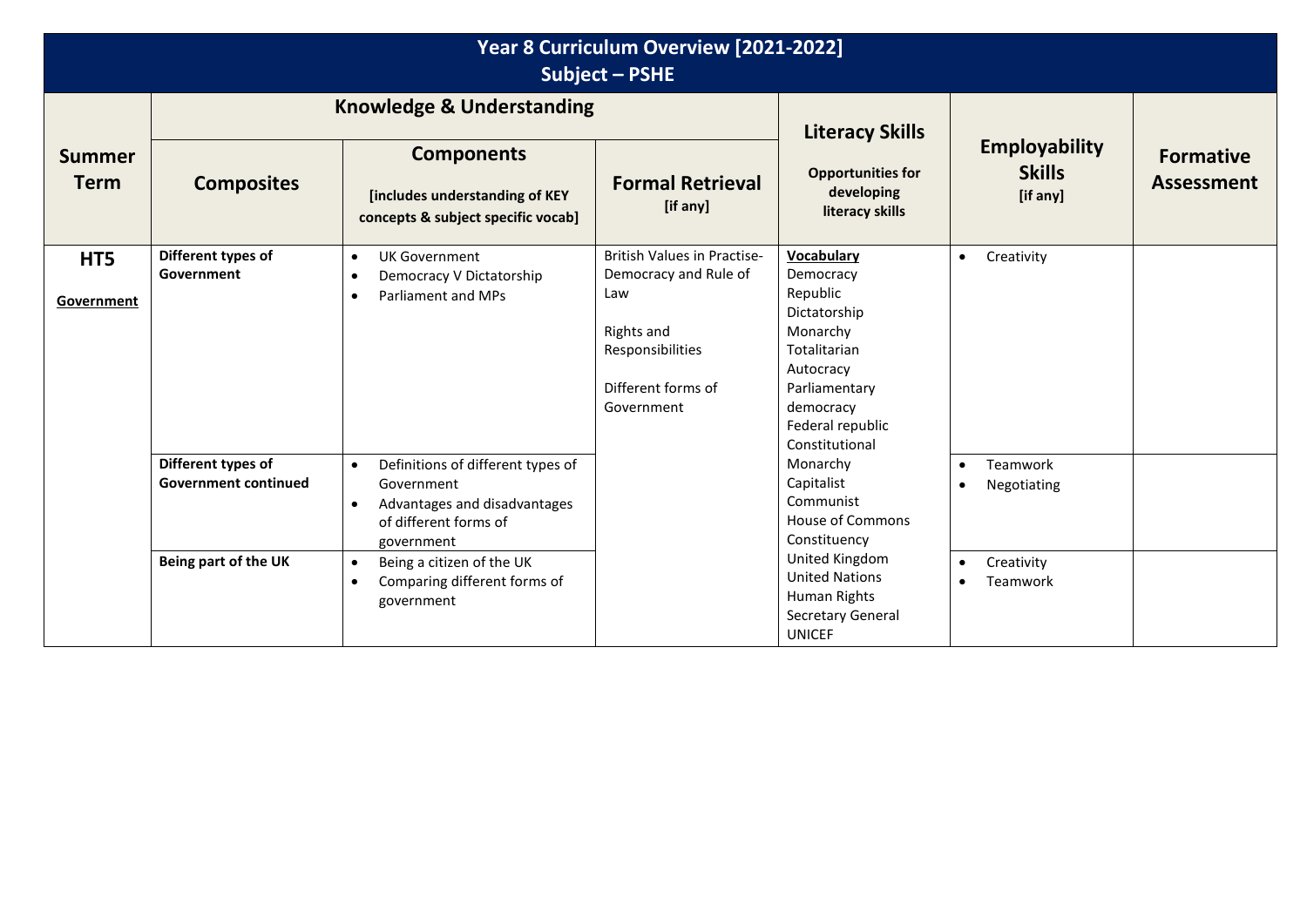|                                   | <b>The United Nations</b>                    | Aims and Principles of the<br><b>United Nations</b><br>The articles of the UN<br>$\bullet$<br>Advantages and disadvantages<br>$\bullet$<br>of each article                                                          |                                                                       | Charter<br>Veto<br><b>Oral &amp; Writing Skills</b><br>Creating a poster with<br>key words about the<br>government<br>Discussion of different<br>topics<br>Speech<br>writing/justifying<br>choices<br><b>Reading Skills</b><br>Highlighting key words<br>in a text<br>Missing word exercise | $\bullet$                                        | Analytical<br>Negotiating<br>Teamwork                                              |  |
|-----------------------------------|----------------------------------------------|---------------------------------------------------------------------------------------------------------------------------------------------------------------------------------------------------------------------|-----------------------------------------------------------------------|---------------------------------------------------------------------------------------------------------------------------------------------------------------------------------------------------------------------------------------------------------------------------------------------|--------------------------------------------------|------------------------------------------------------------------------------------|--|
| HT <sub>6</sub><br><b>Finance</b> | <b>Cost of Living</b>                        | What are the costs of living?<br>$\bullet$<br>How to save money and budget<br>$\bullet$<br>Different scenarios<br>$\bullet$<br>Importance of having<br>$\bullet$<br>commitments                                     | Individual Liberty<br>Choices made at different<br>times of our lives | Vocabulary<br>Credit<br>Debit<br><b>Budgeting</b><br>Prioritise                                                                                                                                                                                                                             | $\bullet$<br>$\bullet$<br>$\bullet$<br>$\bullet$ | <b>Financial Literacy</b><br>Numeracy<br>Planning<br>Organising<br>Problem solving |  |
|                                   | <b>Budgeting: Debit and</b><br><b>Credit</b> | The difference between debit &<br>$\bullet$<br>credit<br>Advantages and disadvantages<br>$\bullet$<br>of credit and debit cards                                                                                     |                                                                       | PIN numbers<br>Cash points<br>Persuasion techniques<br>Mortgage<br>Renting                                                                                                                                                                                                                  | $\bullet$<br>$\bullet$                           | Planning<br><b>Financial Literacy</b>                                              |  |
|                                   | <b>Money Management</b>                      | Different ways that people can<br>$\bullet$<br>make purchases<br>PIN numbers and Cash points<br>$\bullet$<br>The different stages of each<br>$\bullet$<br>transaction                                               |                                                                       | <b>Oral skills</b><br><b>Discussion</b><br><b>Written task</b>                                                                                                                                                                                                                              | $\bullet$                                        | <b>Financial Literacy</b><br><b>Risk Management</b>                                |  |
|                                   | How to stay in control of<br>my money        | Advertising and persuasive<br>$\bullet$<br>techniques<br>Case studies: Studying different<br>$\bullet$<br>characters and deciding if they<br>should spend or save<br>How our financial choices can<br>affect others |                                                                       | Create a budget plan as<br>an adult<br>Create a poster for a<br>cash point reminding<br>people how to keep<br>their money safe                                                                                                                                                              | $\bullet$                                        | <b>Financial Literacy</b><br><b>Risk Management</b>                                |  |